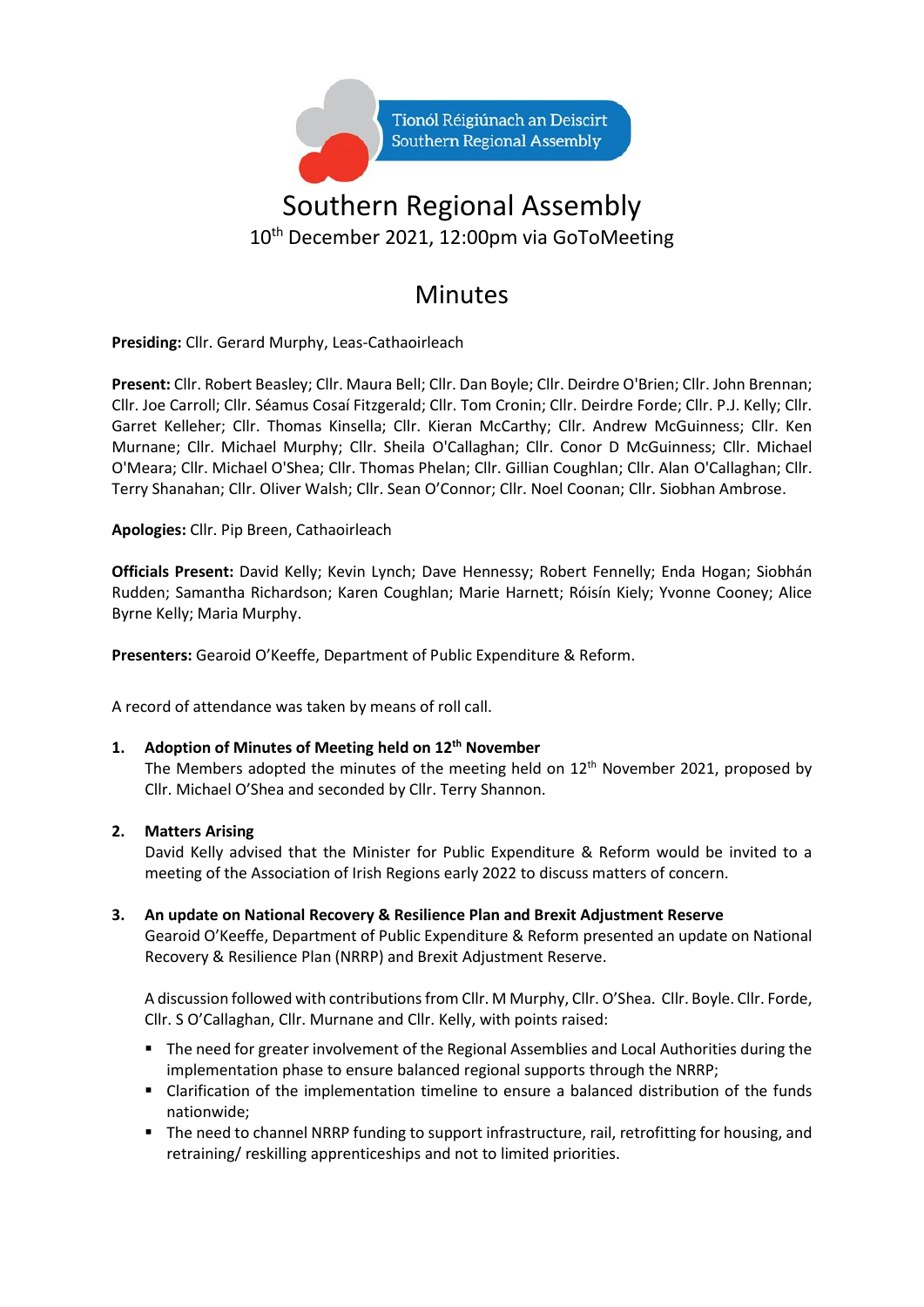Gearoid O'Keeffe advised that the EU Commission had developed the priorities underlying the NRRP, including detailed guidance and requirements for the use of the funding. The Department must apply to the EU Commission annually for a drawdown on funding and report on milestones results against the targets set by the EU Commission.

#### **4. Presentation by David Kelly an Update on ERDF Regional Programmes**

David Kelly gave a presentation on the progress in developing the ERDF Southern, Eastern & Midland Regional Programme 2021-27. Key points included:

- The SEM Regional Programme will be managed by the Southern Regional Assembly, working in partnership with the Eastern & Midland Regional Assembly;
- Three priorities will be Smart Cities, Smart Regions; Low Carbon & Climate Resilience; and Urban Dimension;
- The co-financing rate for operations under the Programme will be 40% ERDF/ 60% national funding.

Cllr. Forde raised the need for housing retrofit in both the social and private sectors. She asked that Members be kept informed of launch dates for the new programme and calls. Cllr. O'Meara stressed the need for a balanced distribution of the funds across the local authorities and regions

#### **5. Any Other Business**

David Kelly noted two points:

- **•** The Draft Kerry County Development Plan was issued on 6 December 2021 for public consultation with submissions open until 23rd February 2022. The Assembly's draft submission will be circulated to Members for comment before the close of consultation.
- The Eastern & Midland Regional Assembly has been appointed Managing Authority for the Just Transition Fund.

#### **6. Date of Next Meeting**

Friday, 21<sup>st</sup> January 2022 online.

Signed: \_\_\_\_\_\_\_\_\_\_\_\_\_\_\_\_\_\_\_\_\_\_\_\_\_\_\_\_\_\_\_\_\_ Date: \_\_\_\_\_\_\_\_\_\_\_\_\_\_\_\_\_\_\_\_\_\_\_\_\_ 10/12/2021

 **Cllr. Pip Breen Cathaoirleach**